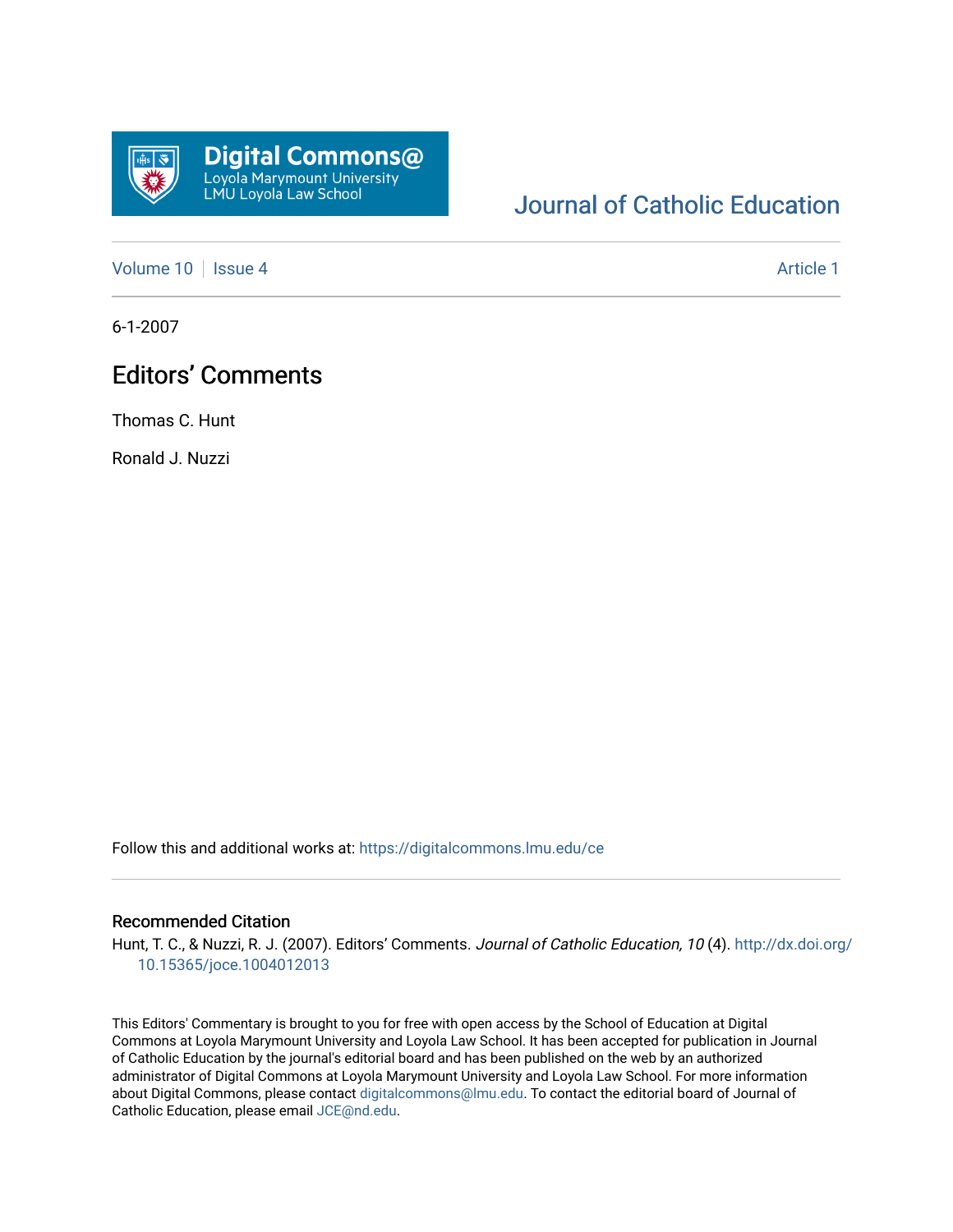## **EDITORS' COMMENTS**

The Civil Rights movement of the 1960s in the United States, spearheaded<br>by Dr. Martin Luther King, Jr., spread to other segments of American society. The Fourteenth Amendment to the Constitution, which guarantees equal protection under the law and due process to all citizens was applied to other "minority" groups, who had been historically denied these rights. Students with special needs were among these groups. Public Law 94-142, enacted in 1975, mandated that public schools serve all students with disabilities. Three years earlier, in *To Teach as Jesus Did*, the American bishops, using the terminology then common, had declared the right of all "handicapped persons" to receive a religious education. And centuries before that, Jesus himself practiced a very inclusive ministry, welcoming all, especially the marginalized by society.

The focus section of Volume 10, Number 4, deals with the issue of serving students with special needs in Catholic schools. W. Patrick Durow, in "Including and Serving Students With Special Needs in Catholic Schools: A Report of Practices," reminds us that the mission of the Catholic Church, which includes its schools, is inclusive. In 2002, the bishops wrote in *Welcome and Justice for Persons with Disabilities* that costs must never interfere with this teaching, because it is a "pastoral duty." Durow goes on to state that while the number of students with special needs in Catholic schools is imprecise, their number is larger than commonly thought. This essay, based on a survey of 19 Midwestern dioceses, reports that elementary schools are more likely than secondary schools to have programs for students with special needs, and lists the barriers, with cost high on the list, to Catholic schools providing these services. Durow ends the thoughtful essay with suggested solutions to the barriers, a description of notable current practices, a treatment of emerging themes in both mission and practice, implications and recommendations for Catholic schools and policymakers, and with questions for further study.

The next two essays present illustrations of several ways in which Catholic schools are attempting to meet the challenge of educating students with special needs. The first of these, written by a trio of educators at The Catholic University of America (CUA), is entitled "Preparing Special Educators to Assume Collaborative and Consultative Roles." It describes the program developed at the CUA, in collaboration with the Joseph P. Kennedy Institute that is also located in Washington, DC, which prepares educators by means of content knowledge and field-based programs, and enrolls both parochial and public school personnel as students.

The second follow-up essay, "Supporting Children With Disabilities in the Catholic Schools," sets forth the model of instructional aides, called